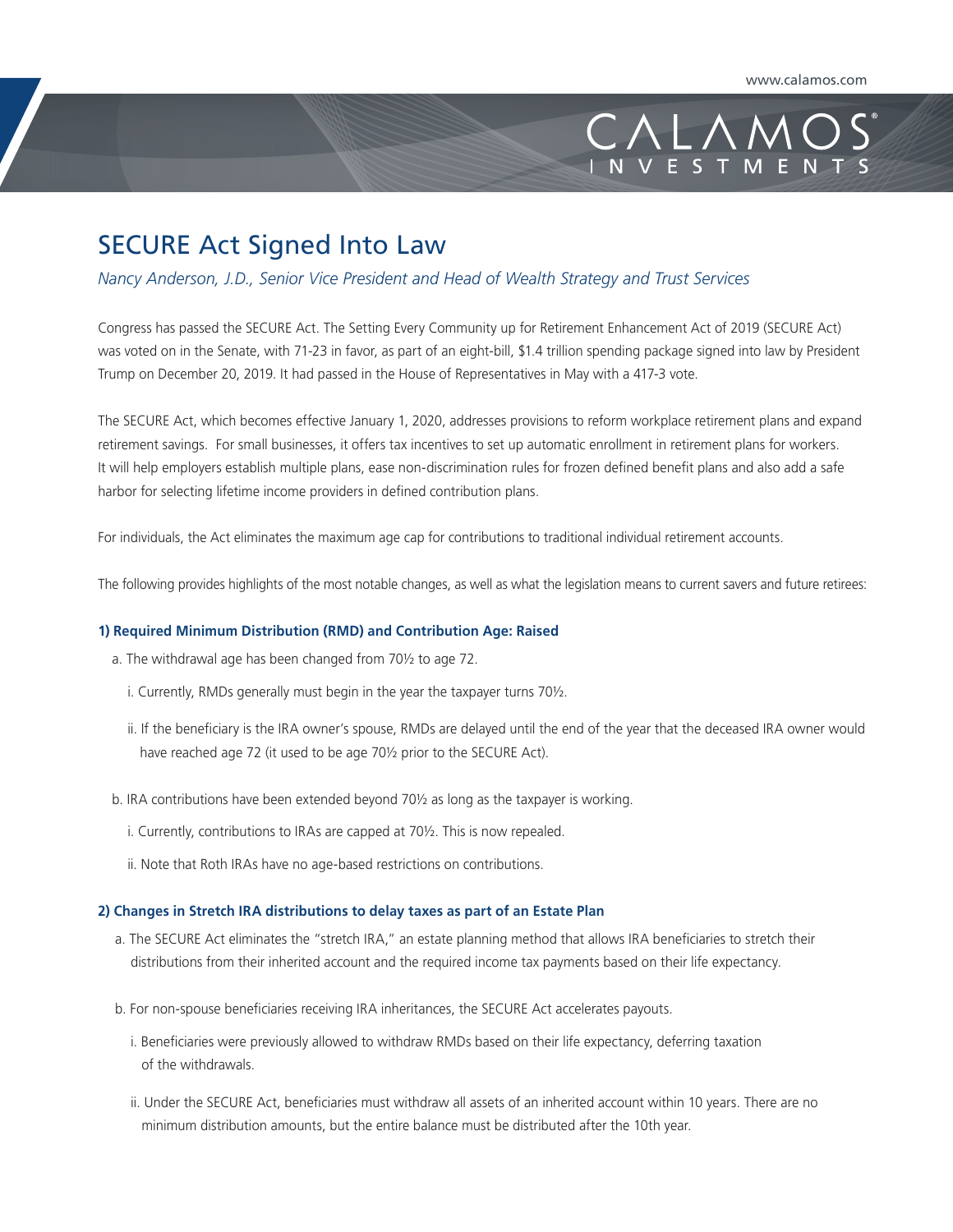- c. There are some exceptions:
	- i. If the non-spouse beneficiary is a minor, disabled, chronically ill or not more than 10 years younger than the deceased IRA owner.
	- ii. For minors, the exception applies only until the child reaches the age of majority, at which point the 10-year rule is enforced.

#### **3) Penalty-free Withdrawals: Added Exceptions**

- a. The SECURE Act will allow withdrawals from a 401(k), IRA or other retirement account prior to age 59½ for child birth and adoption cost without penalty.
	- i. Withdrawals will be allowed, up to \$5,000, without paying the usual 10% early withdrawal penalty.
	- ii. Distributions will be treated as taxable income.
	- iii. Each spouse can withdraw \$5,000 from his or her own account, penalty-free.
	- iv. Taxpayers have one year from the date the child is born, or adoption is finalized, to withdraw the funds from the retirement account without paying the 10% penalty.

#### **4) Grad Students and Care Providers are allowed to contribute to IRAs**

- a. Prior to the SECURE Act, contributions to a retirement account couldn't exceed earned income. Graduate and post-doctoral students receiving stipends were not allowed to contribute. Similarly, payments that foster-care providers received for the care of disabled people in their home didn't qualify.
- b. Under the SECURE Act, the amount paid to graduate, post-doctoral, research students and care providers will be treated as compensation for purposes of making IRA contributions.

#### **5) Changes in 401(k) plans**

- a. The SECURE Act will permit employers to offer annuities as investment options within 401(k) plans.
- b. Insurance companies issuing annuities will have a fiduciary responsibility to offer suitable annuity options to participants. Employers will be protected from legal action.
- c. The SECURE Act requires 401(k) plan administrators to provide "lifetime income disclosure statements" annually to plan participants.

#### **6) Employer-Sponsored Retirement plans**

- a. The SECURE Act will be attractive for small business owners to set up retirement plans for employees. The new Act will let more small businesses band together to offer Multiple Employer Plans or MEPs.
- b. Employer-sponsored plans will be available to long-term part-time workers. The SECURE Act drops the threshold eligibility down to either one full year with 1,000 hours worked or three consecutive years of at least 500 hours.
- c. Employers will get a tax credit to offset the costs of starting a 401(k) plan or SIMPLE IRA plan with "auto-enrollment," on top of the start-up credit they already receive.